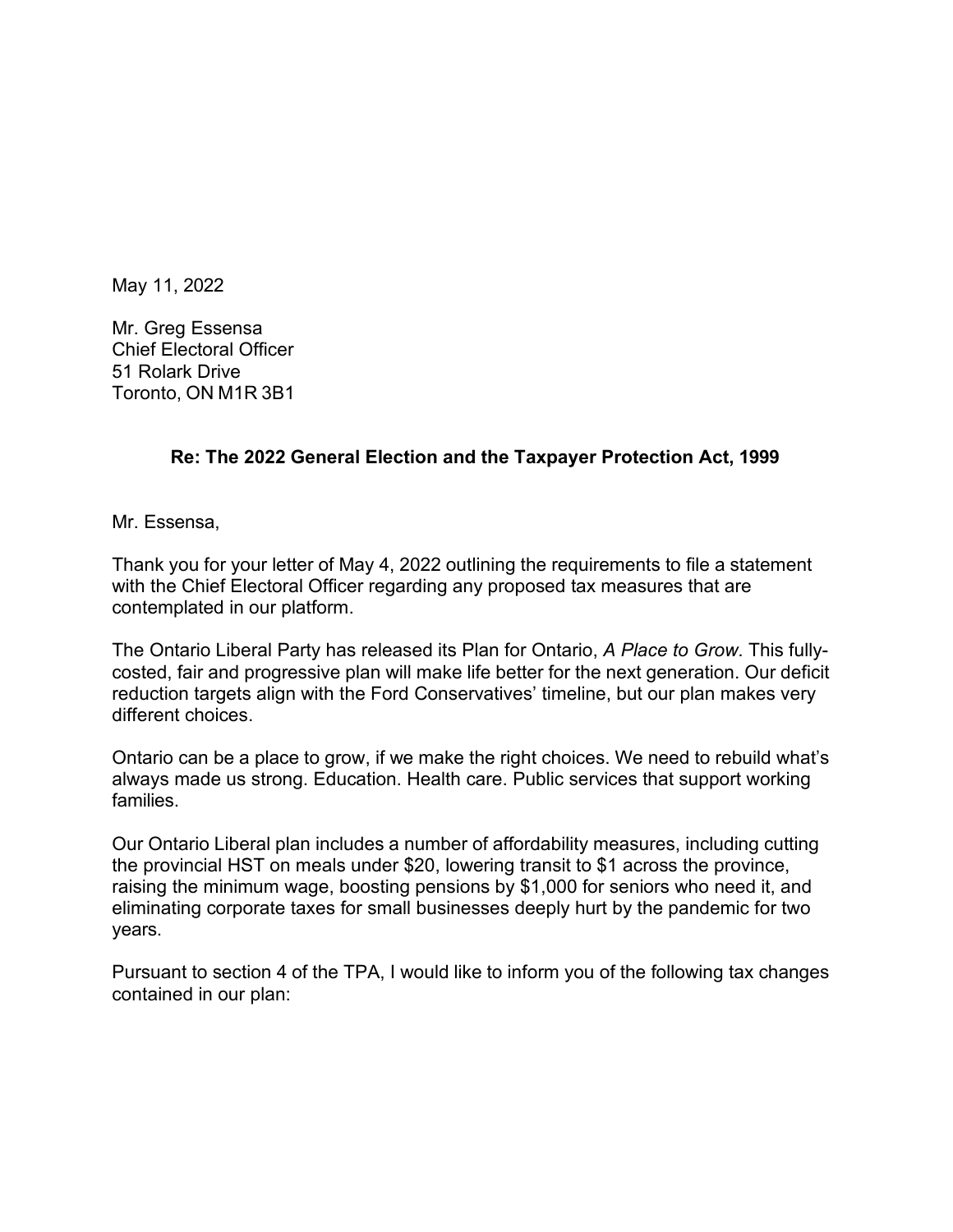- 1. *Harmonized Sales Tax* An increase to the point-of-sale rebate for the provincial portion of the HST on qualifying prepared foods and beverages from \$4.00 to \$20.00.
- 2. *Income Tax Act*  The creation of a new tax rate of 15.16% on the taxable income of individuals that exceeds \$500,000 per annum. This would result in maintaining the existing tax rate for taxable incomes between \$220,000 and up to \$500,000 at 13.16% and the new rate of 15.16% on taxable income over \$500,000. The new tax bracket would be effective for the 2022 tax year. This change is expected to result in additional revenue of \$150 million in 2022-23 and \$300 million in 2023-24 which would be used toward the cost of eliminating the provincial portion of HST on prepared foods under \$20.
- 3. *Corporations Tax Act*  An increase in the Corporations Tax rate from 11.5% to 12.5% for corporations with taxable income earned in Canada that exceeds \$1 billion per annum. The new tax rate would be effective for the 2022 tax year. This change is expected to result in additional revenue of \$71 million in 2022-23 and \$142 million in 2023-24, which would be used toward the cost of eliminating the provincial portion of HST on prepared foods under \$20.
- 4. *Corporations Tax Act* A change to the small business deduction to provide relief for businesses most impacted by the pandemic. This relief would be scaled depending upon decreases in revenues compared to the 2019 tax year, eliminating tax for those that lost more than 50% of revenue and relief scaled between 50% and 90% of lost revenue. This new tax rate would be effective for the 2022 and 2023 tax years.
- 5. *Create a new Vacant Home Tax in urban areas*  The new tax would apply to residential properties in designated urban areas that are vacant. The tax rate would be 5% of the assessed value of vacant homes owned by non-Canadians; and 2% of the assessed value of the vacant homes owned by Canadians or landed immigrants. Modeled after the Vacant Home Tax in British Columbia, a number of exemptions would be created including divorce, home being uninhabitable, recent death of the owner, etc. This new tax would be effective for the 2023 calendar year and is expected to generate about \$450 million per annum.
- 6. *Create a new levy or tax on land ready for development* To discourage delays in building much needed housing, we intend to work with municipalities to introduce a new levy on developers with serviced land and approved building permits that are not building. This measure is expected to raise about \$200 million in 2023-24.
- 7. *Expand the Brownfields Tax Incentive Program* An expansion of the financing tool that allows municipalities to provide property tax relief, and the province to provide matching education property tax relief, to include underutilized commercial properties converted to residential development.